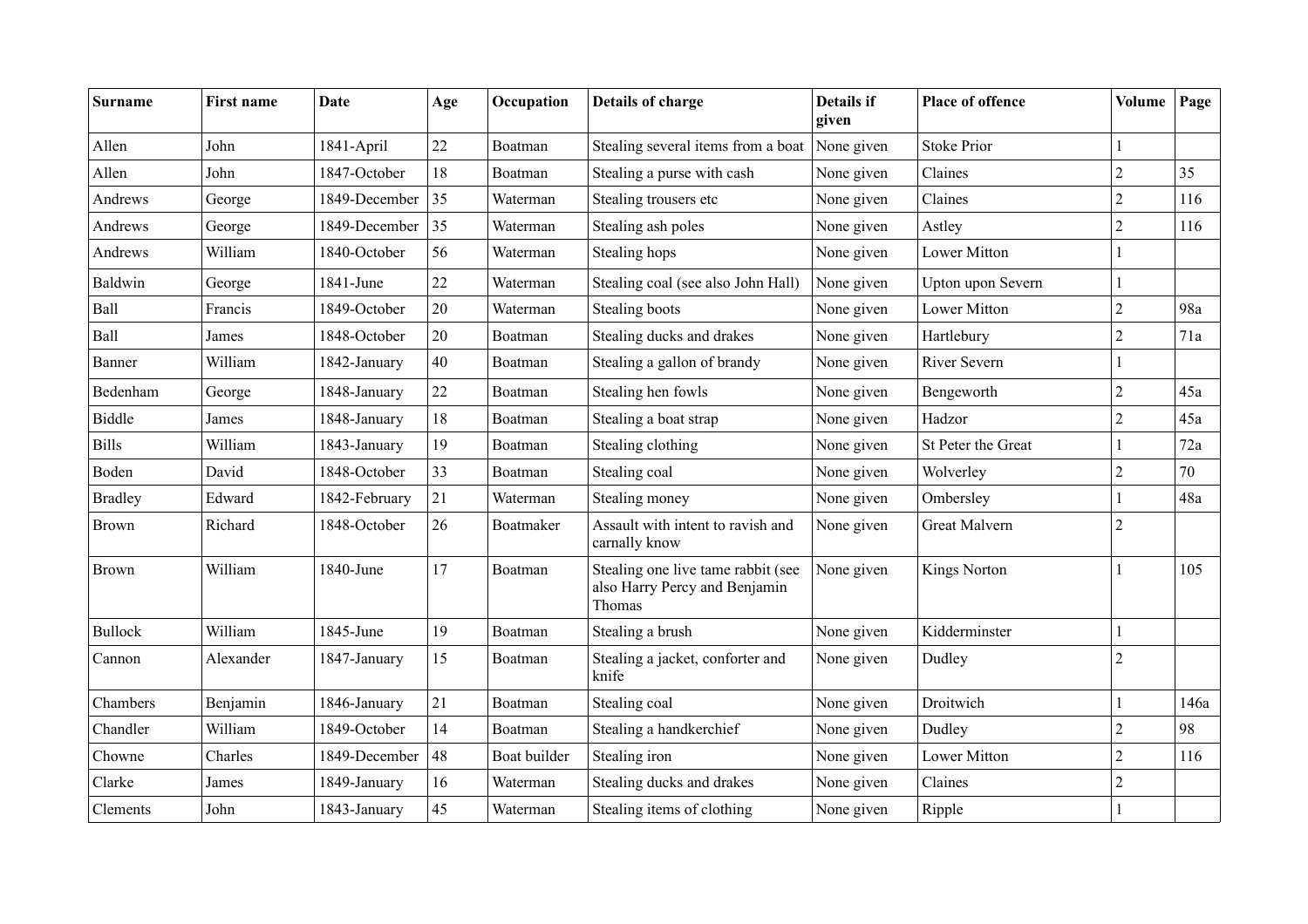| Collis    | Hugh      | 1848-June     | 22 | Waterman | Stealing linseed oil and a jar                                  | None given | Norton and Lenchwick   | $\overline{c}$ |                |
|-----------|-----------|---------------|----|----------|-----------------------------------------------------------------|------------|------------------------|----------------|----------------|
| Coombs    | Thomas    | 1845-October  | 20 | Boatman  | Stealing various articles of<br>clothing                        | None given | Hanbury                |                |                |
| Cope      | Liney     | 1843-June     | 30 | Boatman  | Stealing an iron log and piece of<br>chain                      | None given | Dudley                 |                |                |
| Corbett   | John      | 1840-October  | 31 | Waterman | Assault and carnal knowledge                                    | None given | Hartlebury             |                |                |
| Cotterill | George    | 1844-July     | 18 | Boatman  | Stealing eggs                                                   | None given | Upton upon Severn      |                | 110a           |
| Cowarne   | Thomas    | 1848-October  | 17 | Boatman  | Stealing coal                                                   | None given | Wolverley              | $\overline{c}$ | 70             |
| Daniel    | Joseph    | 1843-January  | 18 | Boatman  | Stealing two keys                                               | None given | <b>Bredon</b>          |                | 71             |
| Danks     | Richard   | 1839-October  | 20 | Boatman  | Stealing                                                        | None given | Hanbury                |                | $\overline{4}$ |
| Dallow    | Thomas    | 1846-February | 14 | Boatman  | Stealing money from the person                                  | None given | <b>Lower Mitton</b>    |                |                |
| Dayus     | Noah      | 1842-June     | 34 | Boatman  | Stealing a putcheon                                             | None given | <b>Great Comberton</b> |                | 59             |
| Digger    | John      | 1839-October  | 27 | Boatman  | Stealing                                                        | None given | St Peter the Great     |                | $2\mathrm{a}$  |
| Eades     | George    | 1848-October  | 30 | Boatman  | Stealing clothes                                                | None given | Alvechurch             | $\overline{2}$ | 68a            |
| Easthope  | William   | 1844-January  | 41 | Boatman  | Stealing coal and other articles                                | None given | Dudley                 |                | 97             |
| Edwards   | James     | 1840-October  | 30 | Waterman | Stealing hops                                                   | None given | None given             |                | 14a            |
| Edwards   | Thomas    | 1840-February | 21 | Boatman  | Stealing money from the person                                  | None given | Lower Mitton           |                | 150a<br>152    |
| Edwards   | William   | 1847-January  | 11 | Boatman  | Stealing a watch chain and key                                  | None given | <b>Lower Mitton</b>    | $\overline{c}$ | 17             |
| Evans     | Edward    | 1846-January  | 34 | Boatman  | Stealing cash                                                   | None given | Kidderminster          |                | 147a           |
| Evans     | Edward    | 1842-January  | 37 | Waterman | Stealing coal                                                   | None given | <b>Lower Mitton</b>    |                | 45a            |
| Evans     | Moses     | 1848-April    | 21 | Waterman | Stealing two lambs                                              | None given | Stensham               | $\overline{c}$ | 56a            |
| Everall   | Cornelius | 1842-June     | 23 | Boatman  | Stealing a pocket book, money<br>bills and receipts             | None given | Kidderminster          |                | 58             |
| Fellows   | John      | 1841-June     | 20 | Boatman  | Stealing a bag and a quantity of<br>rags (see also James Stone) | None given | Kidderminster          |                |                |
| Fleet     | James     | 1848-February | 21 | Boatman  | Breaking and entering and<br>stealing foodstuffs                | None given | Hadzor                 | $\overline{2}$ | 48a            |
| Fletcher  | Daniel    | 1843-June     | 27 | Boatman  | Stealing money                                                  | None given | <b>Kings Norton</b>    |                |                |
| Fletcher  | Daniel    | 1846-January  | 29 | Boatman  | Stealing money                                                  | None given | <b>Stoke Prior</b>     |                | 151a           |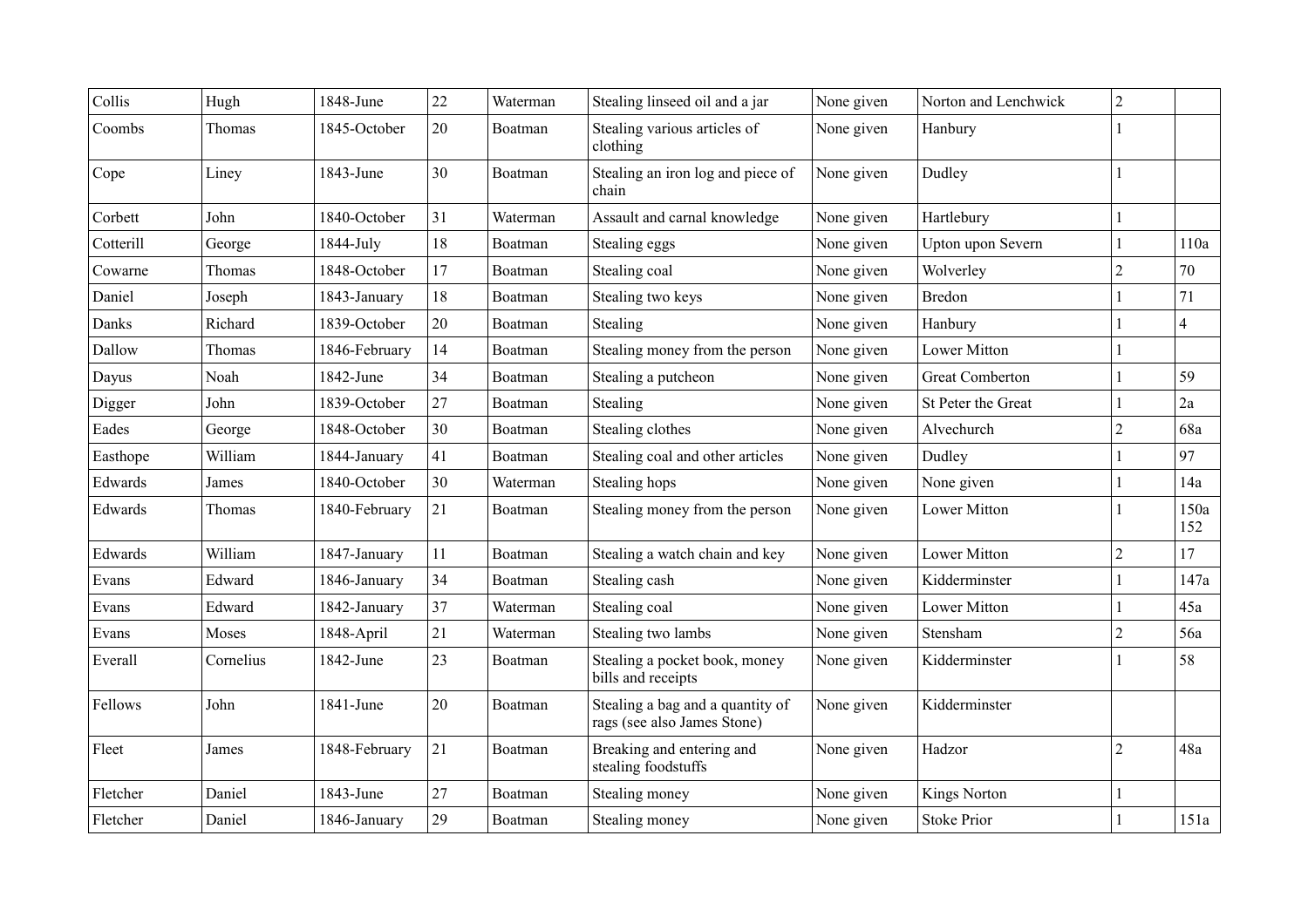| Fox          | Joseph  | 1841-June     | 22 | Boatman  | Stealing a tongue (see James<br>Perry)                | None given | Stourport                 |                | 33a        |
|--------------|---------|---------------|----|----------|-------------------------------------------------------|------------|---------------------------|----------------|------------|
| Fricker      | George  | 1845-February | 21 | Waterman | Stealing beef from a dwelling<br>house                | None given | Droitwich                 |                |            |
| Gardener     | William | 1843-June     | 20 | Waterman | Stealing woollen clothes                              | None given | St Peter the Great        |                |            |
| Gittens      | William | 1843-October  | 40 | Waterman | Stealing new made hay                                 | None given | <b>Tutnall and Cobley</b> |                | 89a        |
| Godfrey      | Isaiah  | 1840-June     | 15 | Boatman  | Stealng bread                                         | None given | Wolverley                 |                | 8a         |
| Gorey        | William | 1840-June     | 40 | Waterman | Breaking and entering and<br>stealing cotton corduroy | None given | Kidderminster             |                | 11         |
| Granger      | John    | 1841-October  | 16 | Waterman | Stealing a lock, key and knife.                       | None given | Hartlebury                |                | 40,<br>42a |
| Griffin      | Henry   | 1843-October  | 17 | Boatman  | Stealing ash poles                                    | None given | St Peter the Great        |                |            |
| Hall         | Edward  | 1843-October  | 40 | Waterman | Stealing a deal plank                                 | None given | St Peter the Great        |                | 90a        |
| Hall         | John    | 1841-January  | 21 | Waterman | Stealing a shoulder of mutton and<br>bread            | None given | Upton upon Severn         |                | 20a        |
| Hall         | John    | 1841-April    | 22 | Boatman  | Asaaulting a peace officer with<br>William Johns      | None given | Upton upon Severn         |                | 29         |
| Hall         | John    | 1841-June     | 22 | Waterman | Stealing coal                                         | None given | Upton upon Severn         |                | 34a        |
| Harper       | James   | 1844-October  | 31 | Boatman  | Stealing clover                                       | None given | <b>Tutnall and Cobley</b> |                | 117        |
| Harris       | George  | 1839-October  | 23 | Boatman  | Stealing coal                                         | None given | Dudley                    | $\overline{c}$ | 31         |
| Hawker       | Henry   | 1846-February | 46 | Boatman  | Stealing an iron windlass                             | None given | Wolverley                 |                | 150        |
| Hayward      | John    | 1841-October  | 26 | Boatman  | Stealing one smock frock                              | None given | Northfield                |                | 39         |
| Hemms        | Charles | 1842-October  | 21 | Boatman  | Stealing a pair of shoes                              | None given | St Peter the Great        |                | 67,<br>68a |
| Higgins      | Ralph   | 1848-February | 33 | Boatman  | Stealing beans                                        | None given | Oldbury                   | $\overline{c}$ | 49         |
| <b>Higgs</b> | Elisha  | 1848-June     | 17 | Boatman  | Stealing a watch and chain etc                        | None given | <b>Kings Norton</b>       | $\overline{c}$ | 60         |
| <b>Higgs</b> | Elisha  | 1849-July     | 20 | Boatman  | Stealing stockings etc                                | None given | <b>Stoke Prior</b>        | $\overline{c}$ | 91a        |
| Hollis       | Edward  | 1841-October  | 20 | Boatman  | Stealing an iron brace                                | None given | <b>Stoke Prior</b>        |                | 38a        |
| Hollis       | Edward  | 1849-January  | 30 | Boatman  | Stealing bread, cheese and a<br>handkerchief          | None given | Alvechurch                | $\overline{2}$ | 75         |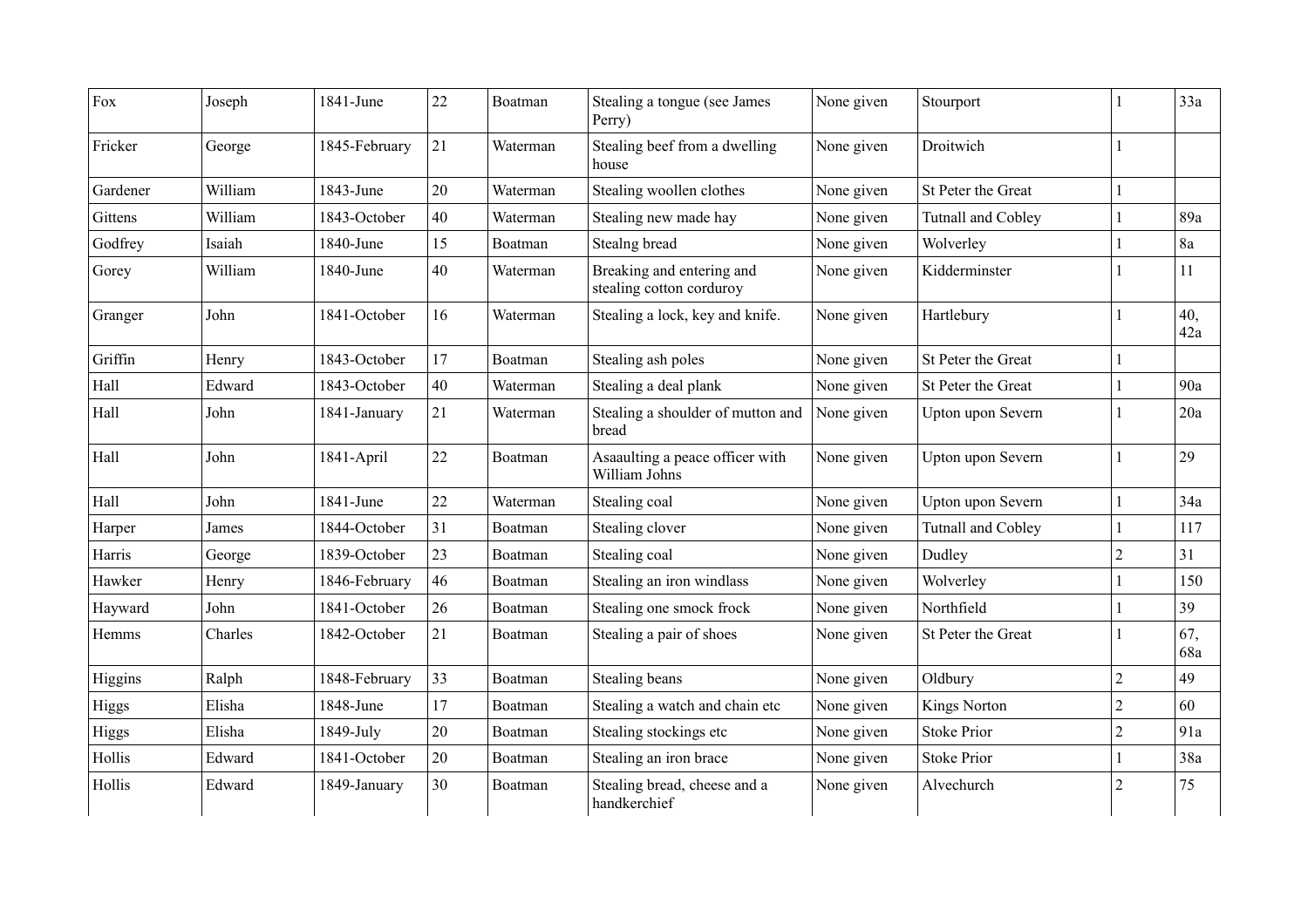| Hunt                      | William        | 1843-October  | 58 | Boatman      | Stealing straw                                               | None given | Dodderhill                                   |                | 90            |
|---------------------------|----------------|---------------|----|--------------|--------------------------------------------------------------|------------|----------------------------------------------|----------------|---------------|
| Hurdman                   | John           | 1848-January  | 19 | Boatman      | Stealing boots                                               | None given | <b>Stoke Prior</b>                           | $\overline{2}$ | 45a           |
| Hyde                      | John           | 1845-February | 30 | Waterman     | Stealing various items                                       | None given | Offenham                                     |                |               |
| Ingram                    | Benjamin       | 1842-October  | 20 | Boatman      | Stealing a chain                                             | None given | <b>Tutnall and Cobley</b>                    |                |               |
| James (alias<br>Williams) | John           | 1844-April    | 16 | Boatman      | Stealing straw                                               | None given | Kidderminster                                |                | 106           |
| James                     | Thomas         | 1846-February | 23 | Boatman      | Stealing osiers                                              | None given | Worcester                                    |                | 150,<br>152a  |
| <b>Jefferies</b>          | Joseph         | 1848-February | 20 | Boat builder | Stealing pigeons and hen fowls                               | None given | Hartlebury                                   | $\overline{2}$ | 50            |
| <b>Jefferies</b>          | Joseph         | 1848-October  | 29 | Boat builder | Stealing tar                                                 | None given | <b>Lower Mitton</b>                          | $\overline{2}$ | 69a           |
| <b>Jefferies</b>          | Joseph         | 1849-July     | 20 | Boat builder | Stealing fowls etc                                           | None given | <b>Lower Mitton</b>                          | $\overline{2}$ | 93            |
| <b>Jefferies</b>          | William Rogers | 1848-October  | 33 | Boat builder | Stealing ducks and drakes                                    | None given | Hartlebury                                   | $\overline{c}$ | 71a           |
| Johns                     | William        | 1841-April    | 24 | Boatman      | Assaulting a peace officer with<br>John Hall                 | None given | Upton upon Severn                            |                | 29,31         |
| Jones                     | Charles        | 1847-June     | 20 | Boatman      | Breaking and entering and<br>stealing a coat and trousers    | None given | Halesowen                                    | $\overline{2}$ | 29a           |
| Jones                     | Henry          | 1844-October  | 18 | Boatman      | Stealing two ducks and a drake                               | None given | Leigh                                        |                | 116a,<br>120a |
| Jones                     | John           | 1848-February | 22 | Boatman      | Stealing a pulley block and<br>clothes                       | None given | Pershore St Andrews and<br><b>Holy Cross</b> | $\overline{c}$ | 51            |
| Jones                     | Mark           | 1840-June     | 27 | Waterman     | Assaulting a peace officer (see<br>also Thomas Jones, below) | None given | Pershore                                     |                | 10.12         |
| Jones                     | Thomas         | 1840-June     | 23 | Waterman     | Ditto                                                        | None given | Pershore                                     |                | 10            |
| Jones                     | Thomas         | 1848-October  | 16 | Boatman      | Embezzlement                                                 | None given | Dudley                                       | $\overline{c}$ | 70a           |
| Kendall                   | John           | 1847-January  | 36 | Waterman     | Stealing cash and a purse                                    | None given | <b>Lower Mitton</b>                          | $\overline{2}$ | 17            |
| Kendall                   | William        | 1844-February | 23 | Boatman      | Uttering counterfeit money                                   | None given | Kidderminster                                |                | 101           |
| Kester                    | Joseph         | 1844-January  | 40 | Boatman      | Stealing a wheelbarrow                                       | None given | Dudley                                       |                | 97a           |
| King                      | Henry          | 1848-February | 29 | Boatman      | Stealing clothes                                             | None given | Pershore Holy Cross                          | $\overline{2}$ | 51            |
| Langford                  | John           | 1841-October  | 29 | Boatman      | Stealing promissory notes from<br>the person                 | None given | Dodderhill                                   | 1              | 38a           |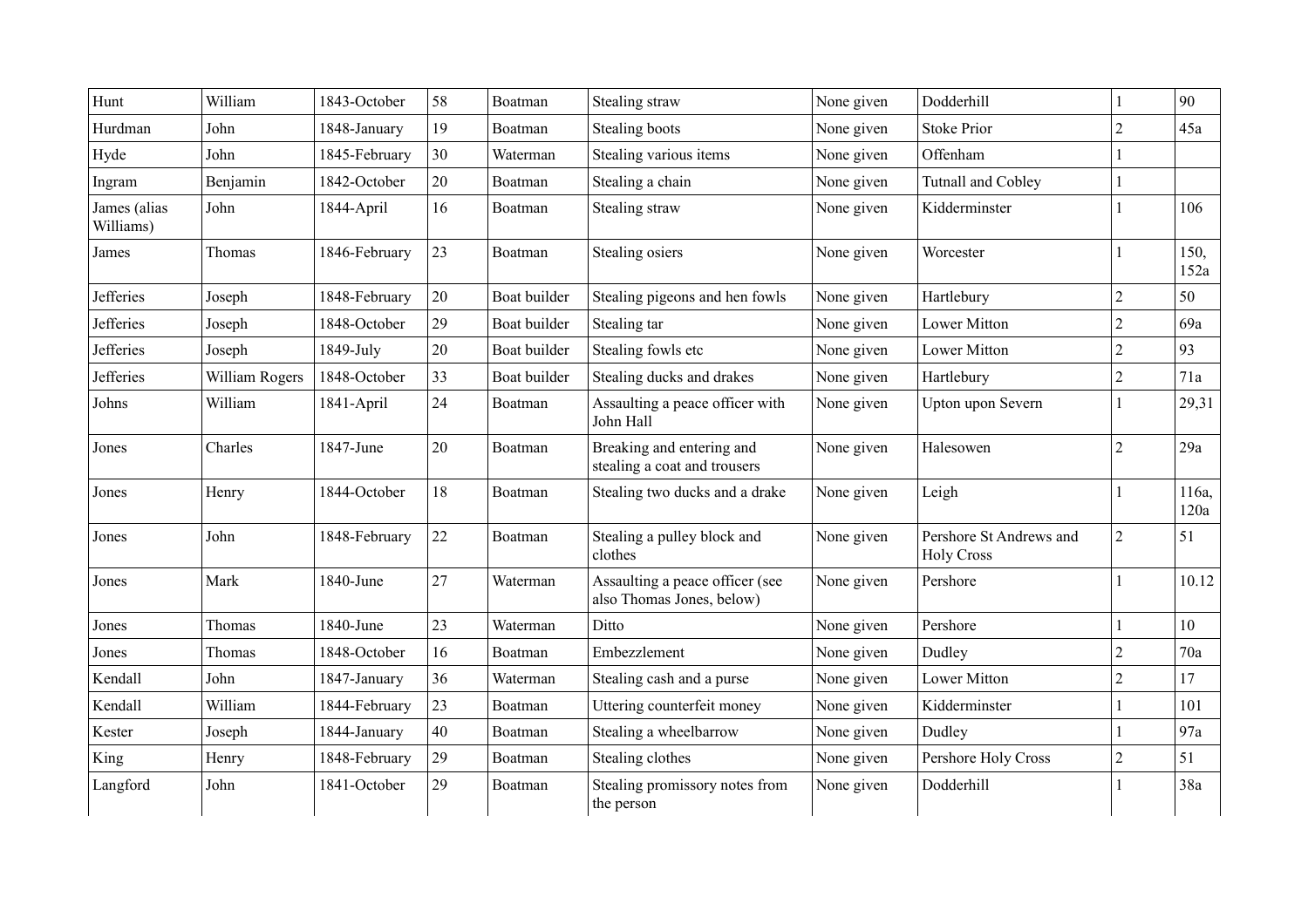| Lay      | Matthew   | 1841-April    | 44 | Boatman  | Stealing several items from a boat             | None given | <b>Stoke Prior</b>    |                |            |
|----------|-----------|---------------|----|----------|------------------------------------------------|------------|-----------------------|----------------|------------|
| Lea      | William   | 1843-October  | 16 | Boatman  | Stealing bricks                                | None given | Stourbridge           | 1              | 92a        |
| Lucas    | Thomas    | 1845-June     | 16 | Boatman  | Stealing various articles                      | None given | <b>Stoke Prior</b>    |                | 135a       |
| Mann     | Edward    | 1849-July     | 24 | Waterman | Stealing a cotton gown                         | None given | Kidderminster         | $\overline{c}$ | 94         |
| Mansell  | John      | 1842-February | 25 | Boatman  | Stealing several articles incl<br>money        | None given | Hadzor                |                | 48         |
| Marchant | Samuel    | 1841-June     | 16 | Boatman  | Stealing hay                                   | None given | Kidderminster         |                | 58a        |
| Mazey    | Henry     | 1847-October  | 32 | Boatman  | Stealing cash                                  | None given | Dudley                | $\overline{2}$ | 37         |
| Mew      | Edmund    | 1848-June     | 20 | Waterman | Stealing linseed oil and an<br>earthenware jar | None given | Norton and Lenchwick  | $\overline{2}$ | 62         |
| Mew      | Thomas    | 1843-March    | 17 | Boatman  | Stealing nine fowls                            | None given | Eckington             |                | 96         |
| Miller   | Samuel    | 1843-October  | 21 | Waterman | Stealing a deal plank                          | None given | St Peter the Great    |                | 90a        |
| Moore    | Robert    | 1841-October  | 18 | Boatman  | Stealing a hat                                 | None given | Dudley                |                | 38         |
| Packwood | Luke      | 1849-January  | 18 | Waterman | Stealing ducks and drakes                      | None given | Claines               | $\overline{c}$ | 77a        |
| Palmer   | John      | 1842-April    | 27 | Boatman  | Stealing a scaffold pole                       | None given | Alverchurch           |                | 53a        |
| Pardoe   | Edwin     | 1848-June     | 33 | Waterman | Stealing three jars                            | None given | Bengeworth            | $\overline{c}$ | 61a        |
| Parker   | Frederick | 1840-October  | 37 | Boatman  | Stealing a piece of wood and a<br>shaft        | None given | Kidderninster         |                | 16,<br>19a |
| Parsons  | James     | 1839-October  | 60 | Boatman  | Stealing                                       | None given | Kidderminster         |                | 3a         |
| Payne    | Francis   | 1844-October  | 29 | Boatman  | Stealing various articles from the<br>person   | None given | Shrawley              |                |            |
| Pennell  | Charles   | 1844-December | 18 | Boatman  | Stealing an iron windlass                      | None given | Alvechurch            |                | 121a       |
| Percy    | Henry     | 1840-June     | 21 | Boatman  | Stealing one live tame rabbit                  | None given | <b>Kings Norton</b>   |                | 10,12      |
| Perry    | James     | 1841-June     | 20 | Boatman  | Stealing a tongue                              | None given | Stourport             |                | 33a        |
| Pinder   | John      | 1841-April    | 30 | Boatman  | Stealing several items from a boat             | None given | <b>Stoke Prior</b>    |                | 28a        |
| Plato    | John      | 1846-April    | 22 | Boatman  | Stealing money from the person                 | None given | Dudley                |                | 154a       |
| Plato    | John      | 1846-June     | 22 | Boatman  | Stealing a cloth cap                           | None given | Dudley                | $\overline{c}$ | 5          |
| Plato    | John      | 1847-January  | 22 | Boatman  | Stealing cash                                  | None given | Dudley                | $\overline{c}$ | 17         |
| Platt    | George    | 1847-January  | 15 | Boatman  | Stealing a wheelbarrow                         | None given | Kidderminster borough | $\overline{2}$ | 16a        |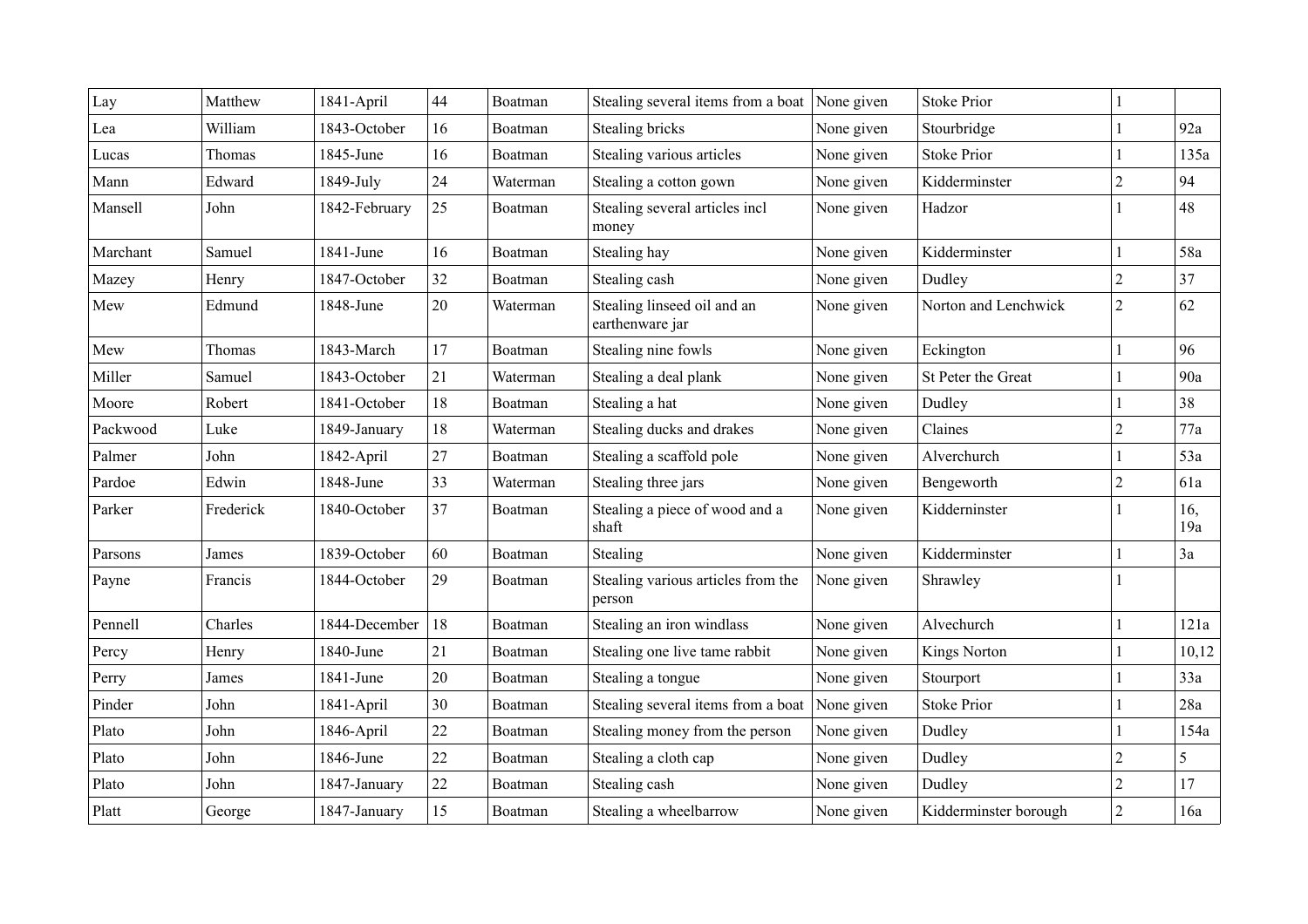| Platt         | George  | 1847-October  | 16 | Boatman    | Breaking open a cupboard on a<br>boat and stealing cash | None given | Wolverhampton              | $\overline{c}$ | 36a            |
|---------------|---------|---------------|----|------------|---------------------------------------------------------|------------|----------------------------|----------------|----------------|
| Pope          | James   | 1849-April    | 17 | Boatman    | Stealing shoes                                          | None given | Kidderminster borough      | $\overline{c}$ | 88b            |
| Price         | William | 1840-October  | 20 | Boatman    | Stealing a hay net                                      | None given | <b>Stoke Prior</b>         |                | 14             |
| Pritchard     | Joseph  | 1847-October  | 47 | Boatman    | Stealing an iron kedger                                 | None given | Bengeworth                 | $\overline{c}$ | 38             |
| Pumfrey       | James   | 1849-February | 18 | Waterman   | Breaking and entering and<br>stealing bacon etc         | None given | Upton upon Severn          | 2              | 84a            |
| Pumphrey      | Thomas  | 1849-January  | 44 | Boat owner | Stealing coal                                           | None given | Upton upon Severn          | $\overline{2}$ | 78a            |
| Randle        | Richard | 1843-May      | 30 | Boatman    | Keeping a bawdy house                                   | None given | Dudley                     |                | 83             |
| Richardson    | John    | 1849-December | 15 | Boatman    | Stealing cash                                           | None given | Hadzor                     | $\overline{c}$ | 118            |
| Riley         | William | 1848-February | 19 | Boatman    | Stealing clothes                                        | None given | Dudley                     | 2              | 51             |
| Riley         | William | 1848-October  | 19 | Boatman    | Assault with intent to steal                            | None given | Dudley                     | $\overline{c}$ | 69a            |
| Rutter        | William | 1848-June     | 16 | Waterman   | Stealing three jars                                     | None given | Bengeworth                 | $\overline{c}$ | 61a            |
| Sadler        | John    | 1847-October  | 34 | Boatman    | Stealing cash                                           | None given | Dudley                     | $\overline{c}$ | 37             |
| Shepherd      | George  | 1841-April    | 22 | Boatman    | Stealing several items from a boat                      | None given | <b>Stoke Prior</b>         |                | 28a            |
| Shepherd      | William | 1844-July     | 19 | Boatman    | Stealing eggs                                           | None given | Upton upon Severn          |                | 110a           |
| Sheppard      | James   | 1845-June     | 18 | Boatman    | Uttering counterfeit coinage                            | None given | <b>Elmley Lovett</b>       |                |                |
| Smallman      | John    | 1844-July     | 25 | Boatman    | Stealing money from his master                          | None given | Dudley                     |                | 110a           |
| Smith         | John    | 1843-June     | 28 | Boatman    | Stealing malt                                           | None given | Upton upon Severn          |                | 86a            |
| Smith         | Peter   | 1841-October  | 13 | Boatman    | Stealing a bridle                                       | None given | Alvechurch                 |                | 37a            |
| Smith         | Thomas  | 1839-October  | 12 | Boatman    | Stealing                                                | Nonr given | Northfield                 |                | $\overline{4}$ |
| Smith         | Thomas  | 1847-October  | 29 | Boatman    | Stealing gin                                            | None given | Hanbury                    | $\overline{c}$ | 20             |
| Smith         | Thomas  | 1849-January  | 18 | Boatman    | Stealing bread, cheese and a<br>handkerchief            | None given | Alvechurch                 | $\overline{2}$ | 75             |
| Stone         | James   | 1841-June     | 16 | Boatman    | Stealing a bag and a quantity of<br>rags                | None given | Kidderminster              |                | 32             |
| Stone         | James   | 1842-October  | 18 | Boatman    | Stealing a piece of wood                                | None given | Wolverley                  |                | 65a            |
| <b>Stubbs</b> | Richard | 1849-February | 46 | Boatman    | Stealing coal                                           | None given | Dudley                     | $\overline{2}$ | 81             |
| Talbot        | James   | 1847-February | 43 | Waterman   | Stealing flour                                          | None given | <b>Pershore St Andrews</b> | $\overline{c}$ | 20a            |